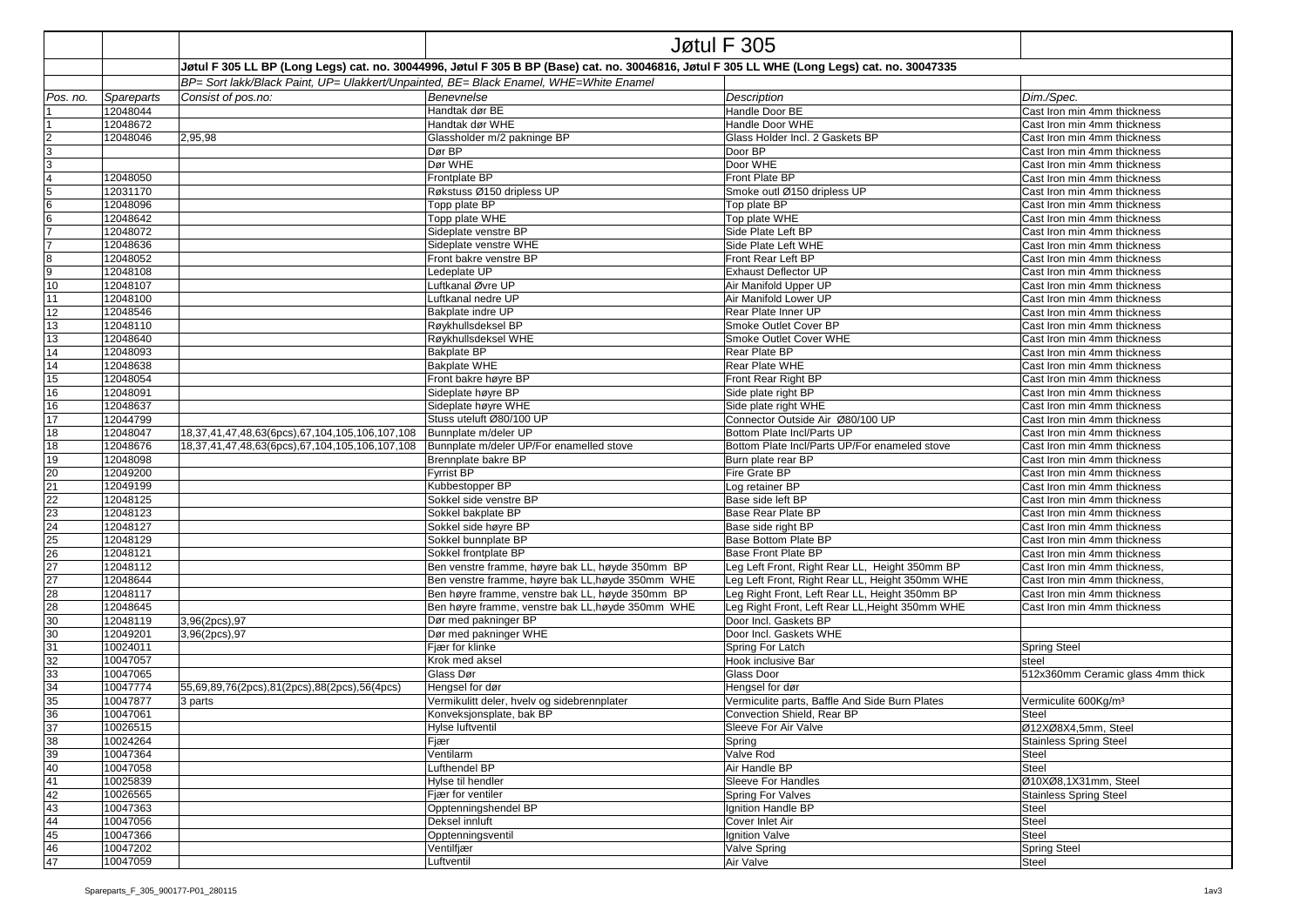|                 |            | Jøtul F 305                                                                                                                                  |                                                |                                                    |                            |  |  |
|-----------------|------------|----------------------------------------------------------------------------------------------------------------------------------------------|------------------------------------------------|----------------------------------------------------|----------------------------|--|--|
|                 |            | Jøtul F 305 LL BP (Long Legs) cat. no. 30044996, Jøtul F 305 B BP (Base) cat. no. 30046816, Jøtul F 305 LL WHE (Long Legs) cat. no. 30047335 |                                                |                                                    |                            |  |  |
|                 |            | BP= Sort lakk/Black Paint, UP= Ulakkert/Unpainted, BE= Black Enamel, WHE=White Enamel                                                        |                                                |                                                    |                            |  |  |
| Pos. no.        | Spareparts | Consist of pos.no:                                                                                                                           | Benevnelse                                     | Description                                        | Dim./Spec.                 |  |  |
| 48              | 10047074   |                                                                                                                                              | Ventilplate                                    | Valve Plate                                        | Steel                      |  |  |
| 49              | 10047074   |                                                                                                                                              | Lås Brakett                                    | Lock Bracket                                       | Steel                      |  |  |
| 50              | 10047095   |                                                                                                                                              | Askeskuff                                      | Ash Pan                                            | Steel                      |  |  |
| 51              | 10047130   |                                                                                                                                              | Deksel for sokkel og askeleppe BP              | Cover For Base and Ash Lip BP                      | Steel                      |  |  |
| 52              | 10048873   |                                                                                                                                              | Skjermplate under BP og UP                     | Heatshield Under BP and UP                         | Steel                      |  |  |
| 53              | 10047169   |                                                                                                                                              | Deksel uteluft for sokkel BP                   | Cover Outside Air For Base BP                      | Steel                      |  |  |
| 54              | 10038419   |                                                                                                                                              | Høydejusteringsskrue M8x30                     | Hight Adjustment Screw M8x30                       | Steel                      |  |  |
| 55              |            |                                                                                                                                              | Hengselblad                                    | <b>Hinge Blade</b>                                 | Steel                      |  |  |
| 56              |            |                                                                                                                                              | Hengsel sintret                                | <b>Hinge Sintred</b>                               | Sint, C50                  |  |  |
| 57              | 10037359   | ONLY FOR BLACK PAINTED PRODUCTS                                                                                                              | Hylse                                          | Sleeve                                             | Ø10XØ8X15mm, Steel         |  |  |
| 58              | 10026400   |                                                                                                                                              | Avstandshylse                                  | <b>Distance Sleeve</b>                             | Steel                      |  |  |
| 60              | 10023684   |                                                                                                                                              | Skrue M6X25 lang tapp                          | Screw M6x25 Long Dog Point Set                     | Steel                      |  |  |
| 61              | 10023578   |                                                                                                                                              | Skive M10 svart, spesial                       | Washer M10 Black, Special                          | Ø10,5xØ25x1,5 Steel        |  |  |
| 62              | 10023545   |                                                                                                                                              | Skrue sekskant med flens M6x12 DIN 6921        | Screw Hex Cap Flange M6x12 DIN 6921                | St8.8 / ANSI B18.2         |  |  |
| 63              | 10023661   |                                                                                                                                              | Skrue sekskant med flens M8x16 DIN 6921        | Screw Hex Cap Flange M8x16 DIN 6921                | St8.8 / ANSI B18.2         |  |  |
| 64              | 10023662   |                                                                                                                                              | Skrue sekskant med flens M8x20 DIN 6921        | Screw Hex Cap Flange M8x20 DIN 6921                | St8.8 / ANSI B18.2         |  |  |
| 65              | 10023588   |                                                                                                                                              | Skrue Sylinderhode Innv sekskant M6x12 DIN 912 | Screw Cylinder Head Int Hexagon M6x12 DIN 912      | St8.8 / ANSI B18.2         |  |  |
| 66              | 10023665   |                                                                                                                                              | Skrue sekskant med flens M8x40 DIN 6921        | Screw Hex Cap Flange M8x40 DIN 6921                | St8.8 / ANSI B18.2         |  |  |
| 67              | 10023522   |                                                                                                                                              | Skrue sekskanthode M8x60 DIN 933               | Screw Hexagon Cap M8x60 DIN 933                    | St8.8 / ANSI B18.2         |  |  |
| 68              | 10038283   |                                                                                                                                              | Skrue sekskanthode M8x80 DIN 933               | Screw Hexagon Cap M8x80 DIN 933                    | St8.8 / ANSI B18.2         |  |  |
| 69              | 10023556   |                                                                                                                                              | Skrue senkhode innv sekskant M6x16 DIN 7991    | Screw Countersunk Flat Head Int Hex M6x16 DIN 7991 | St8.8 / ANSI B18.2         |  |  |
| 70              | 10023660   |                                                                                                                                              | Skrue sekskant med flens M8x12 DIN 6921        | Screw Hex Cap Flange M8x12 DIN 6921                | St8.8 / ANSI B18.2         |  |  |
| 71              | 10023680   |                                                                                                                                              | Skrue plate med flens 4,2x13 DIN 6928          | Screw Tapping 4,2x13 DIN 6928                      | Steel                      |  |  |
| 72              | 10023664   |                                                                                                                                              | Skrue sekskant med flens M8x30 DIN 6921        | Screw Hex Cap Flange M8x30 DIN 6921                | St8.8 / ANSI B18.2         |  |  |
| 73              | 10023656   | <b>ONLY FOR BLACK PAINTED PRODUCTS</b>                                                                                                       | Skrue senkhode innv sekskant M8x30 DIN 7991    | Screw Countersunk Flat Head Int Hex M8x30 DIN 7991 | St10.9                     |  |  |
| 73              | 10023547   | <b>ONLY FOR ENAMELED PRODUCTS</b>                                                                                                            | Skrue sekskant med flens M6x35 DIN 6921        | Screw Hex Cap Flange M6x35 DIN 6921                | St8.8 / ANSI B18.2         |  |  |
| 73              | 10023666   | ONLY FOR ENAMELED PRODUCTS                                                                                                                   | Mutter sekskant med flens M6 DIN 6923          | Nut Hexagon Cap Flange M6 DIN 6923                 | St8.8 / ANSI B18.2         |  |  |
| 74              | 10023559   |                                                                                                                                              | Skive M8 Ø8,4xØ20x1.5 DIN 522                  | Washer M8 Ø8.4xØ20x1.5 DIN 522                     | St8.8 / ANSI B18.2         |  |  |
| $\overline{75}$ | 10023667   |                                                                                                                                              | Mutter sekskant med flens M8 DIN 6923          | Nut Hexagon Cap Flange M8 DIN 6923                 | St8.8 / ANSI B18.2         |  |  |
| 76              | 10023541   |                                                                                                                                              | Skrue sekskant med flens M6x16 DIN 6921        | Screw Hex Cap Flange M6x16 DIN 6921                | St8.8 / ANSI B18.2         |  |  |
| 78              | 10023598   |                                                                                                                                              | Skive ONDUFLEX D nr. 531241                    | Washer ONDUFLEX D no. 531241                       | Steel                      |  |  |
| 79              | 10023712   |                                                                                                                                              | Skrue gjengestift M8x30 DIN 916                | Screw Socket Set M8x30 Steel DIN 916               | Steel                      |  |  |
| 80              | 10023708   |                                                                                                                                              | Skrue linsehode innv sekskant M6x12            | Screw Truss Head Int Hex M6x12                     | Steel                      |  |  |
| 81              | 10023666   |                                                                                                                                              | Mutter sekskant med flens M6 DIN 6923          | Nut Hexagon Cap Flange M6 DIN 6923                 | St8.8 / ANSI B18.2         |  |  |
| 82              | 10023540   |                                                                                                                                              | Skrue sekskant med flens M6x20 DIN 6921        | Screw Hex Cap Flange M6x20 DIN 6921                | St8.8 / ANSI B18.2         |  |  |
| 83              | 10023519   |                                                                                                                                              | Mutter sekskant M8 DIN 934                     | Nut Hexagon M8 DIN 934                             | St8.8 / ANSI B18.2         |  |  |
| 84              | 10023509   |                                                                                                                                              | Skrue senkhode innv sekskant M8x25 DIN 7991    | Screw Countersunk Flat Head Int Hex M8x25 DIN 7991 | St10.9                     |  |  |
| 85              | 10023465   |                                                                                                                                              | Skrue sekskanthode M8x16 DIN 933               | Screw Hexagon Cap M8x16 DIN 933                    | St8.8 / ANSI B18.2         |  |  |
| 86              | 10026268   |                                                                                                                                              | Beskyttelseshette M8 sekskant svart            | Protection cap M8 Hexagon black                    | Polypropylene              |  |  |
| 87              | 10023663   |                                                                                                                                              | Skrue sekskant med flens M8x25 DIN 6921        | Screw Hex Cap Flange M8x25 DIN 6921                | St8.8 / ANSI B18.2         |  |  |
| 88              |            |                                                                                                                                              | Hengselpinne med hode Ø8x50 ISO-2341-A         | Hinge Pin With Head Ø8x50 ISO-2341-A               | Steel                      |  |  |
| 89              | 10023475   |                                                                                                                                              | Mutter sekskant M6 DIN 934                     | Nut Hexagon M6 DIN 934                             | St8.8 / ANSI B18.2         |  |  |
| 90              | 10023470   |                                                                                                                                              | Skrue sekskanthode M8x25 DIN 933               | Screw Hexagon Cap M8x25 DIN 933                    | St8.8 / ANSI B18.2         |  |  |
| 91              | 10023672   |                                                                                                                                              | Skive Ø10.1xØ19.4x0.9 svart                    | Washer Ø10.1xØ19.4x0.9 black                       | Steel                      |  |  |
| 92              | 10023716   |                                                                                                                                              | Skive Ø35.1xØ9.4x3 SRKB                        | Washer Ø10,1xØ19,4x0,9                             | Steel                      |  |  |
| 95              |            | 50027205 (5m)                                                                                                                                | Pakning til dørglass                           | <b>Gasket For Door Glass</b>                       | LD-250-2 graph Ø6,4x1750mm |  |  |
| 96              |            | 50027204 (5m)                                                                                                                                | Pakning under glass                            | Gasket Under Glass                                 | V-125x40mm graph W/A       |  |  |
| 97              |            | 50027205 (5m)                                                                                                                                | Pakning til dørglass                           | Gasket For Door Glass                              | LD-250-2 graph Ø6,4x1750mm |  |  |
| 98              |            | 50027203 (5m)                                                                                                                                | Pakning mellom glassholder og front            | Gasket Between Glass Holder And Front              | LD 375-2 Ø9,5x2100mm       |  |  |
| 99              | 10047761   |                                                                                                                                              | Isolasjonsmatte side                           | <b>Insulating Blanket Side</b>                     | Fibre                      |  |  |
| 100             |            | 50027203 (5m)                                                                                                                                | Pakning til topp plate                         | Gasket For Top Plate                               | LD 375-2 Ø9,5x1800mm       |  |  |
| 101             |            | 50027205 (5m)                                                                                                                                | Pakning til røykstuss deksel                   | Gasket Smoke Outlet And Cover                      | LD-250-2 graph Ø6,4x600mm  |  |  |
| 102             |            | 50027212 (5m)                                                                                                                                | Pakning for røykrørstilkobling                 | Gasket For Flue Connection                         | WT-187x18,4 W/A L660mm     |  |  |
| 103             | 10047760   |                                                                                                                                              | Isolasjonsmatte bak                            | <b>Insulating Blanket Rear</b>                     | Fibre                      |  |  |
| 104             |            | 50027201 (5m)                                                                                                                                | Pakning mellom bunn og deksel innluft          | Gasket Between Bottom And Cover Inlet Air          | LD-187 graph Ø4,8x1400mm   |  |  |
| 105             |            | 50027201 (5m)                                                                                                                                | Pakning 1 mellom bunn ventilplate              | Gasket 1 Between Bottom And Valve Plate            | LD-187 graph Ø4,8x1300mm   |  |  |
| 106             |            | 50027205 (5m)                                                                                                                                | Pakning mellom bunn og askeskuff               | Gasket Between Bottom And Ash Pan                  | LD-250-2 graph Ø6,4x800mm  |  |  |